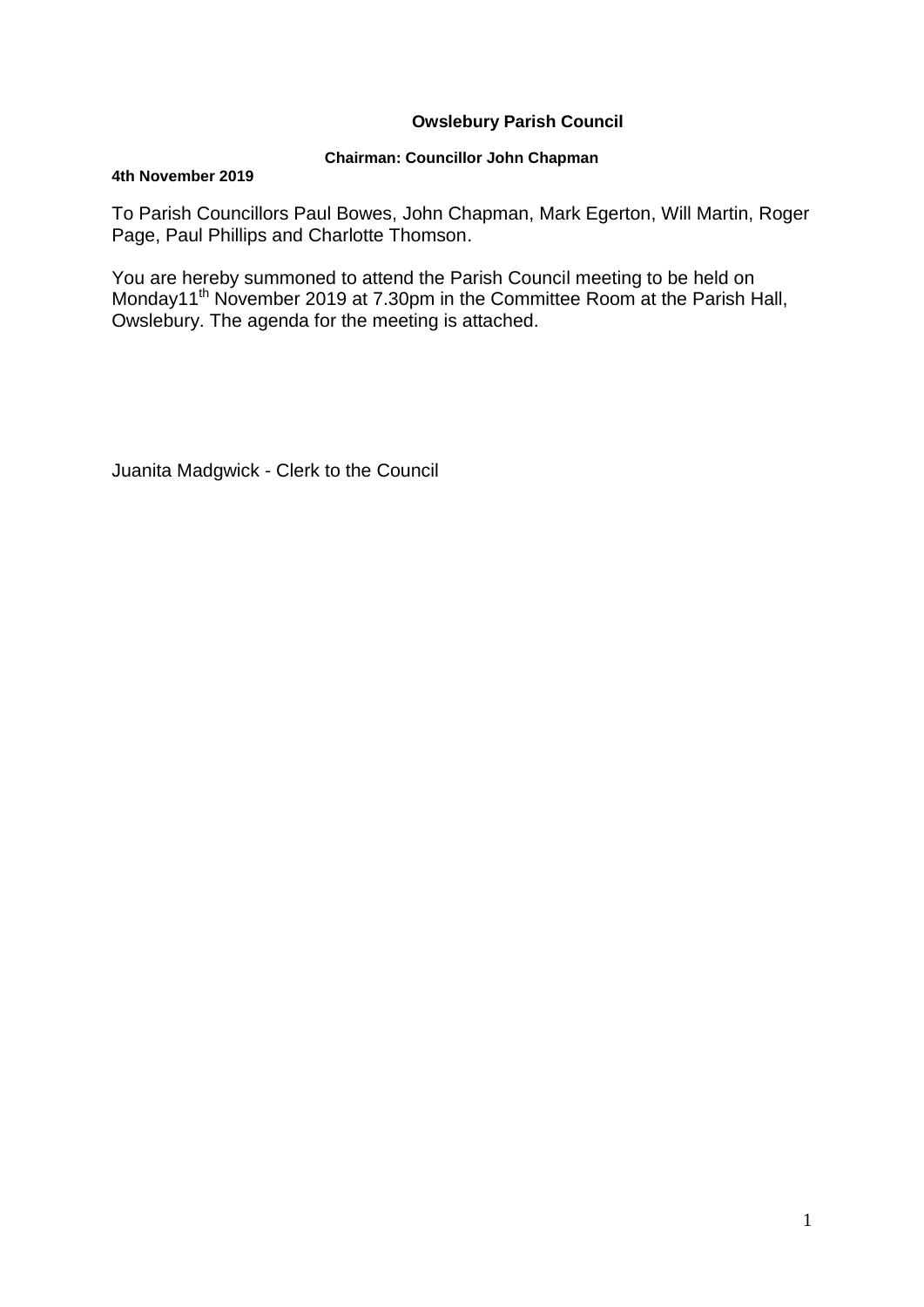## **AGENDA**

## **Owslebury Parish Council Meeting 11th November 2019 In the Committee Room, Parish Hall at 7.30pm.**

*Members of the public and press are invited to attend except for any specific item which is marked confidential on the agenda. The press and public may not speak when the Council is in session, but they can make points or ask questions in the allocated time during the questions from members of the public item on the agenda. Background papers are available for viewing by appointment before the meeting. They will be circulated to Councillors in the days before the meeting.* 

- 150) **Apologies for absence.**
- 151) **To receive Disclosure of interests on Agenda Items.**
- 152) **To approve the Minutes of the Parish Council Meeting held on 11th Oct 2019.**
- 153) **To hear public questions and comments:**
	- a) Planning applications: statements of intent from owners or agents and public comments;
		- b) Other agenda items public comments.
- 154) **Police and Neighbourhood Watch Reports**
	- a) ACSO Swanmore PC
		- b) To consider a campaign outlining guidance of the use of Bridleways, Footpaths and Rural Roads.

# 155) **County and District Councillors Reports.**

- 156) **Planning.** 
	- a) To consider Planning Applications (Note A)
	- b) To consider Planning Decisions (Note B).
	- c) To consider Enforcement matters
	- d) To consider any general matters.

#### 157) **Highways.**

- a) Update on Islands around the Ship Inn
- b) An update on the Speed Sign
- c) An update on the Height of Signs at Hurst Lane (Portsmouth Road)
- d) An update on signs at Baybridge Lane/ Lower Baybridge Lane
- e) To consider any general matters.
- 158) **Rights Of Way.**
	- a) To consider any general matters
- 159) **Future of the Parish Hall.**
- 160) **Opens Spaces, Recreation and Play Grounds.**
	- a) To consider the Annual Playground Inspection
	- b) Update from Cllr Egerton on Colden Common using the Sports Field
	- c) To consider any general matters.

#### 161) **Finance, administration and statutory matters**.

- a) To review the Children & Vulnerable Adults Policy
- b) To note payments made since last meeting, receipts and to approve proposed payments.
- c) To consider any general matters.
- 162) **To consider Clerk's Report (Note C).**
- 163) **Information exchange and Agenda items for next meeting.**
- 164) **To agree date of next council meetings (9 th November 2019 at 7.30pm).**

Juanita Madgwick Clerk and Responsible Financial Officer. 4<sup>th</sup> November 2019 07882 375996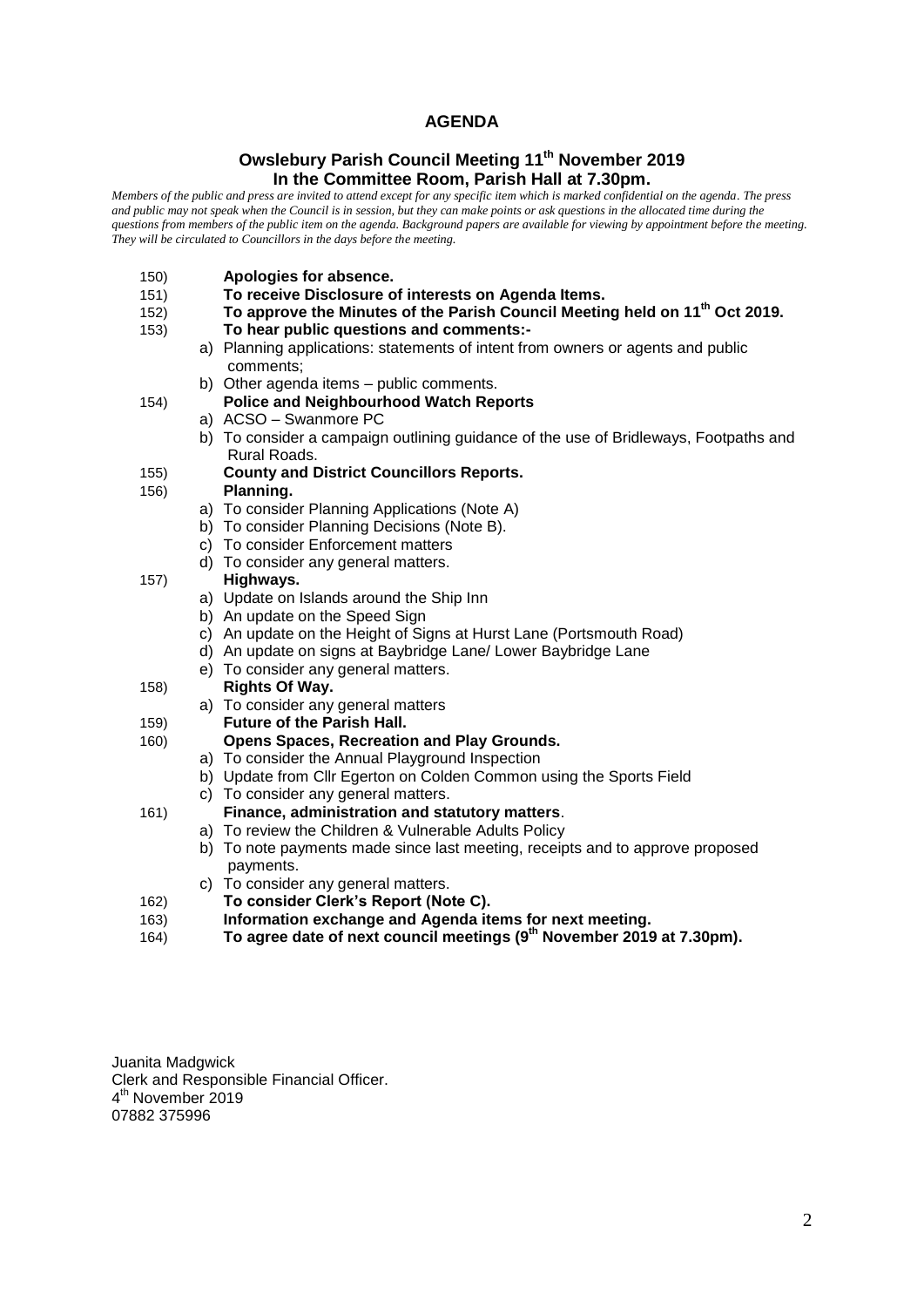# **NOTE A: PLANNING APPLICATIONS.**

| SDNP/19/045597/HOUS         | 2 Lower Farm Cottages, Whaddon Lane, Owslebury, SO21 1JJ             |
|-----------------------------|----------------------------------------------------------------------|
| Proposal:                   | Replacement of existing conservatory with new conservatory           |
| Deadline for Comment        | 13 <sup>th</sup> November                                            |
|                             |                                                                      |
| SDNP/19/03922/HOUS          | Magnolia Hensting Lane Owslebury SO21 1LE                            |
| Proposal:                   | Side extension to existing flat roof dormer                          |
| Deadline for Comment        | 7 <sup>th</sup> November                                             |
|                             |                                                                      |
| SDNP/19/04879/FUL           | Owslebury Baybridge Water Supply Resercoir and Water Booster Station |
|                             | Belmore Lane Owslebury Hampshire                                     |
| Proposal:                   | Installation of a replacement equipment kiosk                        |
| <b>Deadline for Comment</b> | 5 <sup>th</sup> November                                             |

Any applications received between the date of the agenda and the meeting will be advised separately.

# **NOTE B: PLANNING DECISIONS**

| SDNP/19/01763/COND | Boxwood, Baybridge Lane, Owslebury, Hampshire, SO21 1FT                                                                                                                                                                                                                                                                                                                                                                                                                                                   |  |
|--------------------|-----------------------------------------------------------------------------------------------------------------------------------------------------------------------------------------------------------------------------------------------------------------------------------------------------------------------------------------------------------------------------------------------------------------------------------------------------------------------------------------------------------|--|
| Proposal:          | Removal or Variation of Condition 3 of approved planning permission<br>12/00378/SFUL                                                                                                                                                                                                                                                                                                                                                                                                                      |  |
| Decision:          | Refused                                                                                                                                                                                                                                                                                                                                                                                                                                                                                                   |  |
|                    |                                                                                                                                                                                                                                                                                                                                                                                                                                                                                                           |  |
| SDNP/19/04185/HOUS | Rowhay Farm, Roughay Lane, Upham, Hampshire, SO32 1JP                                                                                                                                                                                                                                                                                                                                                                                                                                                     |  |
| Proposal:          | Demolition of existing west elevation lean-to and construction of single<br>storey linked study/farm office, Two storey extension over existing single<br>storey annexe, proposed balcony, raised patio area and new windows and<br>doors to main dwelling, proposed new front portico entrance, remodelling<br>of existing fenestration, partial demolition and internal alterations.                                                                                                                    |  |
| Decision:          | Approved                                                                                                                                                                                                                                                                                                                                                                                                                                                                                                  |  |
|                    |                                                                                                                                                                                                                                                                                                                                                                                                                                                                                                           |  |
| SDNP/19/04114/OHL  | Elm Farm Baybridge Lane Owslebury Winchester Hampshire SO21 1JN                                                                                                                                                                                                                                                                                                                                                                                                                                           |  |
| Proposal:          | Existing overhead line to be changed from open wire to ABC and mid<br>span pole to be replaced by taller pole to increase overall height of line.                                                                                                                                                                                                                                                                                                                                                         |  |
| Decision:          | Overhead Lines - No objection                                                                                                                                                                                                                                                                                                                                                                                                                                                                             |  |
|                    |                                                                                                                                                                                                                                                                                                                                                                                                                                                                                                           |  |
| SDNP/19/03411/HOUS | Marwell House Whaddon Lane Owslebury SO21 1JF                                                                                                                                                                                                                                                                                                                                                                                                                                                             |  |
| Proposal:          | Proposed roof extension, exterior refurbishments and re-configuration of<br>internal layout including the central staircase. External refurbishments to<br>include: Brickwork re-pointing and repairs, like-for-like window<br>replacement, replacement of window cills, refurbishment and replacement<br>of rainwater goods to match existing, coping stone replacement, like-for-<br>like repair and refurbishment of roof, replacement of existing lead gutters<br>and leadwork generally to the roof. |  |
| Decision:          | Application Withdrawn                                                                                                                                                                                                                                                                                                                                                                                                                                                                                     |  |

Decisions announced by SDNP or WCC between the date of the agenda and the meeting will be advised separately.